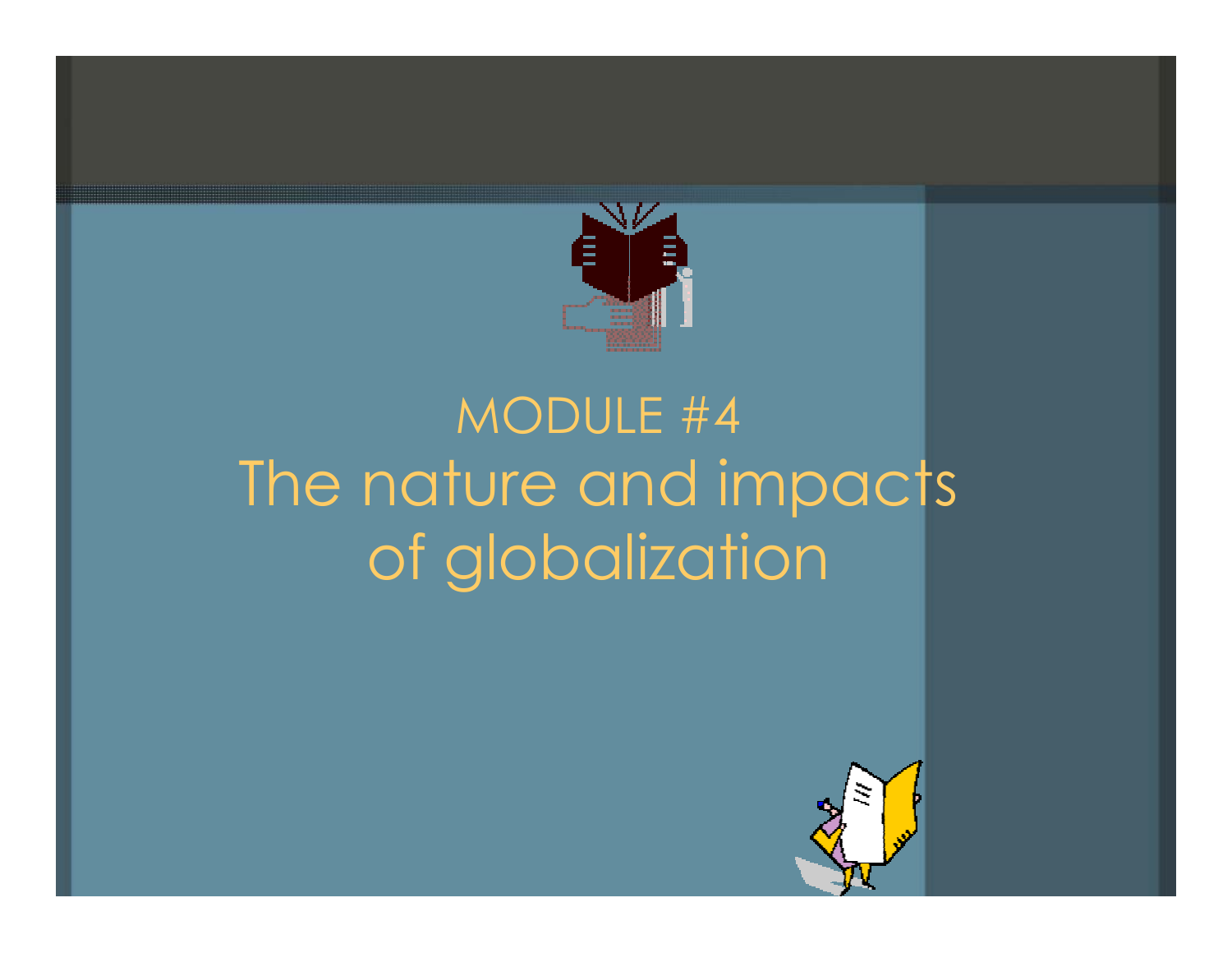## MODULE #4KEY FEATURES



Distinctive features of the current process of globalization

- It is widely accepted that the key features of globalization are liberalization of international trade, the
- It is also widely accepted that this came about through the combined effect of two underlying factors:
- These developments created the enabling conditions for the onset of globalization. The effects of new technology have given a distinctive character to the current process of globalization. The natural barriers of time and space have been vastly reduced.
- The cost of moving information, people, goods and capital across the globe has fallen dramatically, while global communication
- Another distinctive feature of the current process of globalization relates to what is conspicuously absent. Unlike earlier episodes of globalization that were characterized by massive cross-border movements of people, the current process largely excludes this. While goods, firms and money are largely free to criss-cross borders, people are not.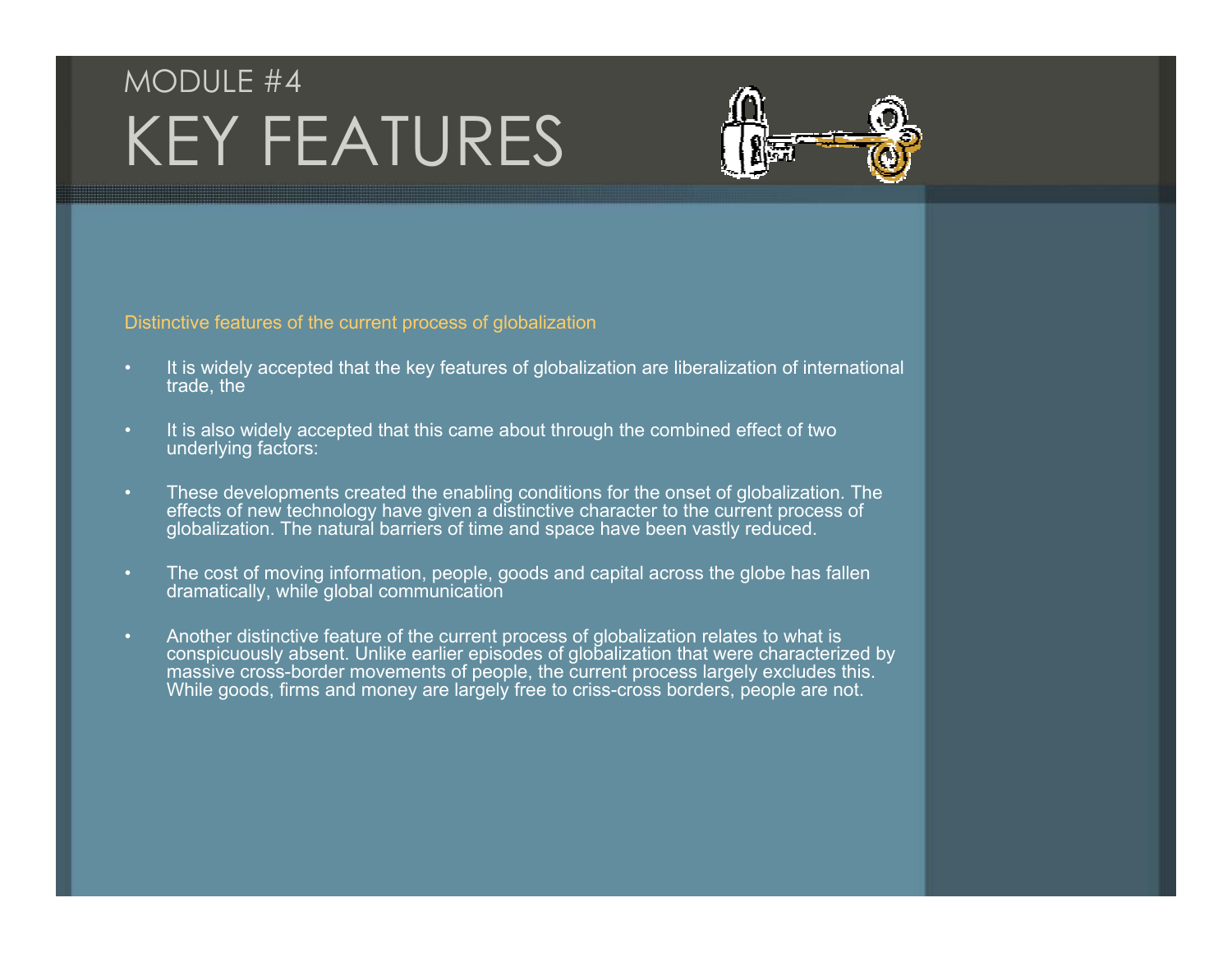### MODULE #4Features: TRADE LIBERALIZATION

 World trade has expanded rapidly over the past two decades. Since 1986, it has consistently grown significantly faster than world gross domestic product (GDP) (figure 1).

•

•

•

•

 Throughout the 1970s, trade liberalization within the framework of the General Agreement on Tariffs and Trade (GATT) was modest and gradual. It involved industrialized countries much more than it did the developing ones. From the early 1980s onwards, the extent of trade liberalization, especially in the developing countries, began to accelerate (figure  $2$ ).

 This trade expansion did not occur uniformly across all countries. The industrialized countries and a group of 12 developing countries accounted for the lion's share. In contrast, the majority of developing countries did not experience significant trade expansion  $(figure 3)$ .

 Many the Least- Developed Countries (LDCs), a group that includes most of the countries in sub-Saharan Africa, experienced a proportional decline in their share of world markets – despite the fact that many of these countries had implemented trade liberalization measures.

#### **Figure 1 : Trade and net FDI inflows as percentage of GDP, 1970-2001**



**Figure 2: Average unweigted tariff rates by region, 1980-1998 (in per cent)**



**Figure 3: Distribution of developing countries' manufactures exports, total for 1990s (in per cent)**

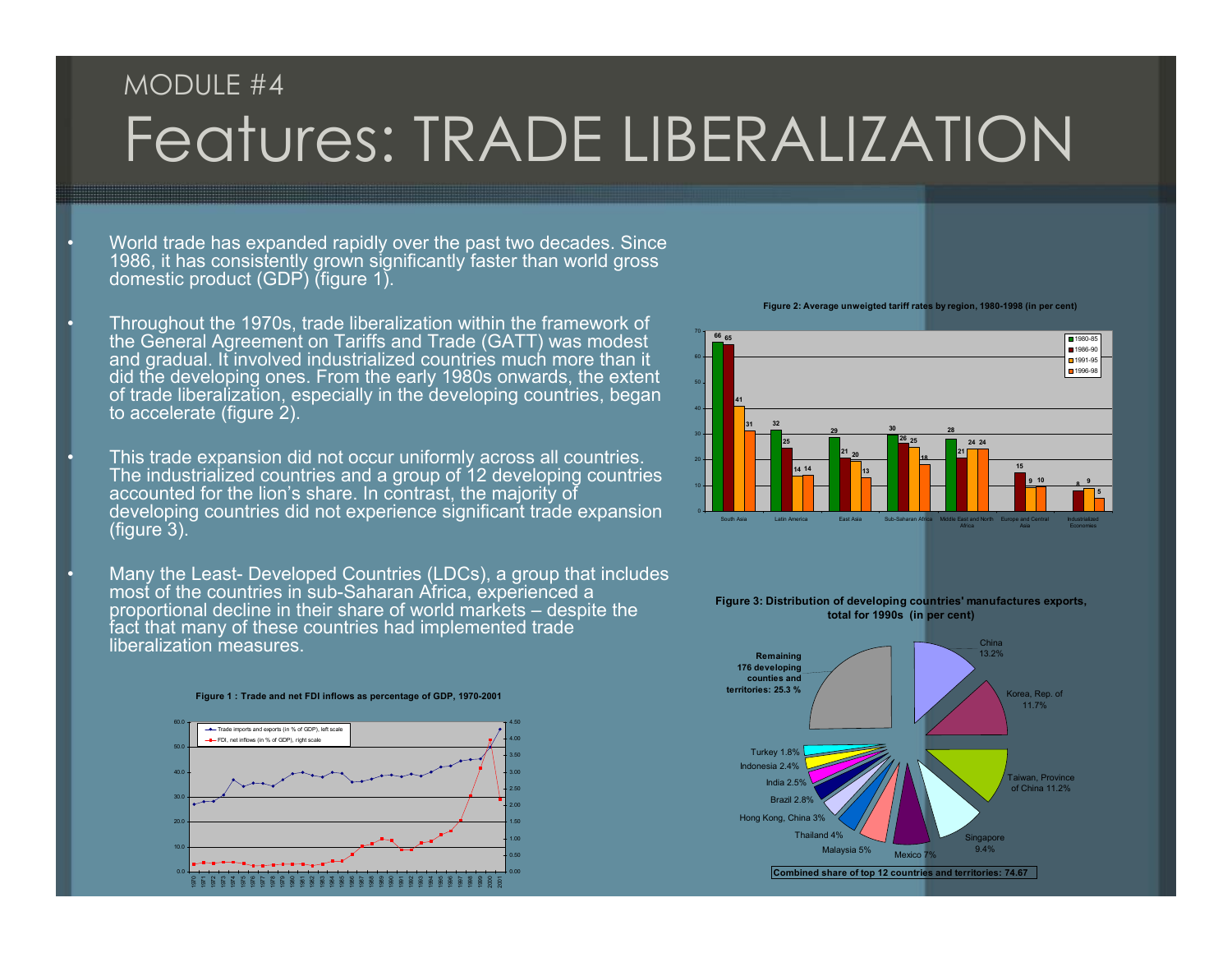## MODULE #4 Features: FDI

•

•

 During the early 1980s, FDI accelerated, both absolutely and as a percentage of GDP (figures 1 and 4). Since 1980, the policy environment worldwide has been far more conducive to the growth of FDI. Over the 1990s, the number of countries adopting significant liberalization measures towards FDI increased steadily (figure 5). Despite the rapid growth of FDI flows to developing countries, investment remains highly concentrated in about ten of these countries (figure 6).

 The nature of investments has changed. The information and communications technology (ICT) revolution and declining transport costs made the growth of far-flung, multi-country based production of goods and services both technically and economically feasible. Coordination and control of these dispersed production systems is easier. Production processes could be unbundled and located across the globe to exploit economic advantages arising from differences in costs, factor availabilities and the congeniality of the investment climate. Components and parts can easily be trans-shipped across the world and assembled at will.









#### **Figure 5: National regulatory changes towards FDI, 1991-2000**

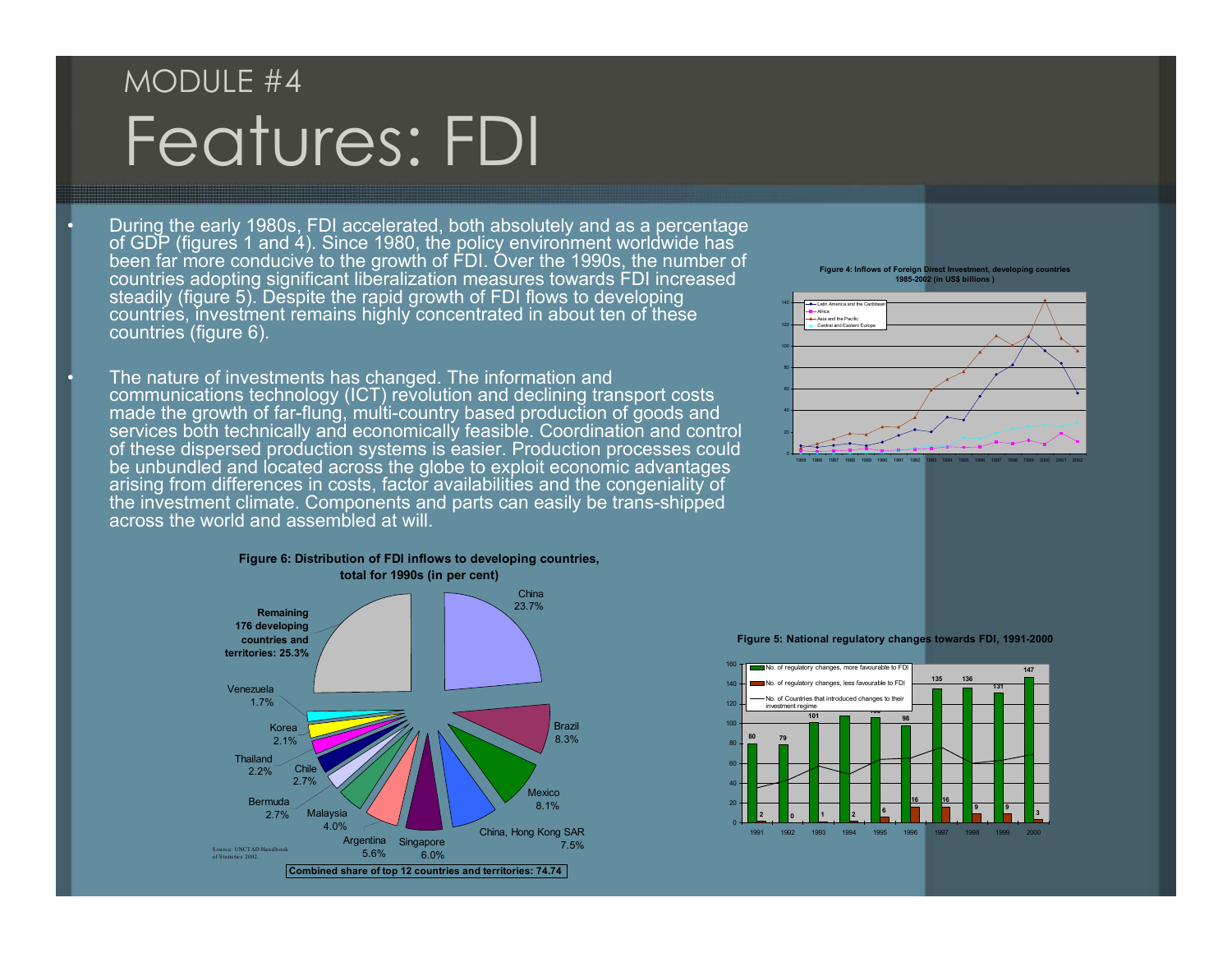## MODULE #4Features: FINANCIAL FLOWS

 Rapid integration of financial markets is the most dramatic element of globalization over the past two decades. The Bretton Woods system, created after the Second World War, rested on closed capital accounts and fixed exchange rates. In contrast to trade and FDI where gradual liberalization had begun, financial globalization was not on the policy agenda at the time. The world lived with a system of separate national financial markets.



- This began to change in 1973 but there was no rush to capital account liberalization. Since the late 1980s there has been a global trend towards financial liberalization. This ranged from relatively simple steps such as unification of exchange rates and removal of controls over the allocation of credit to full-blown liberalization of the financial sector, including the opening of capital accounts. The world monetary system underwent three revolutions all at once: deregulation, internationalization, and innovation.
- The increase in capital flows was greatly boosted by the revolution in ICT. This made possible the improved and speedier knowledge of foreign markets, the development of "round the world and round the clock" financial transactions, and the emergence of new financial instruments, especially derivatives.
- Explosive growth in private financial flows from North to South was concentrated in emerging markets with a greater range of institutions of financial intermediation. These flows consisted of elements such as investments in the equity markets by investment funds, bank lending to the corporate sector, short-term speculative flows and lending through the international bond markets (figure 7).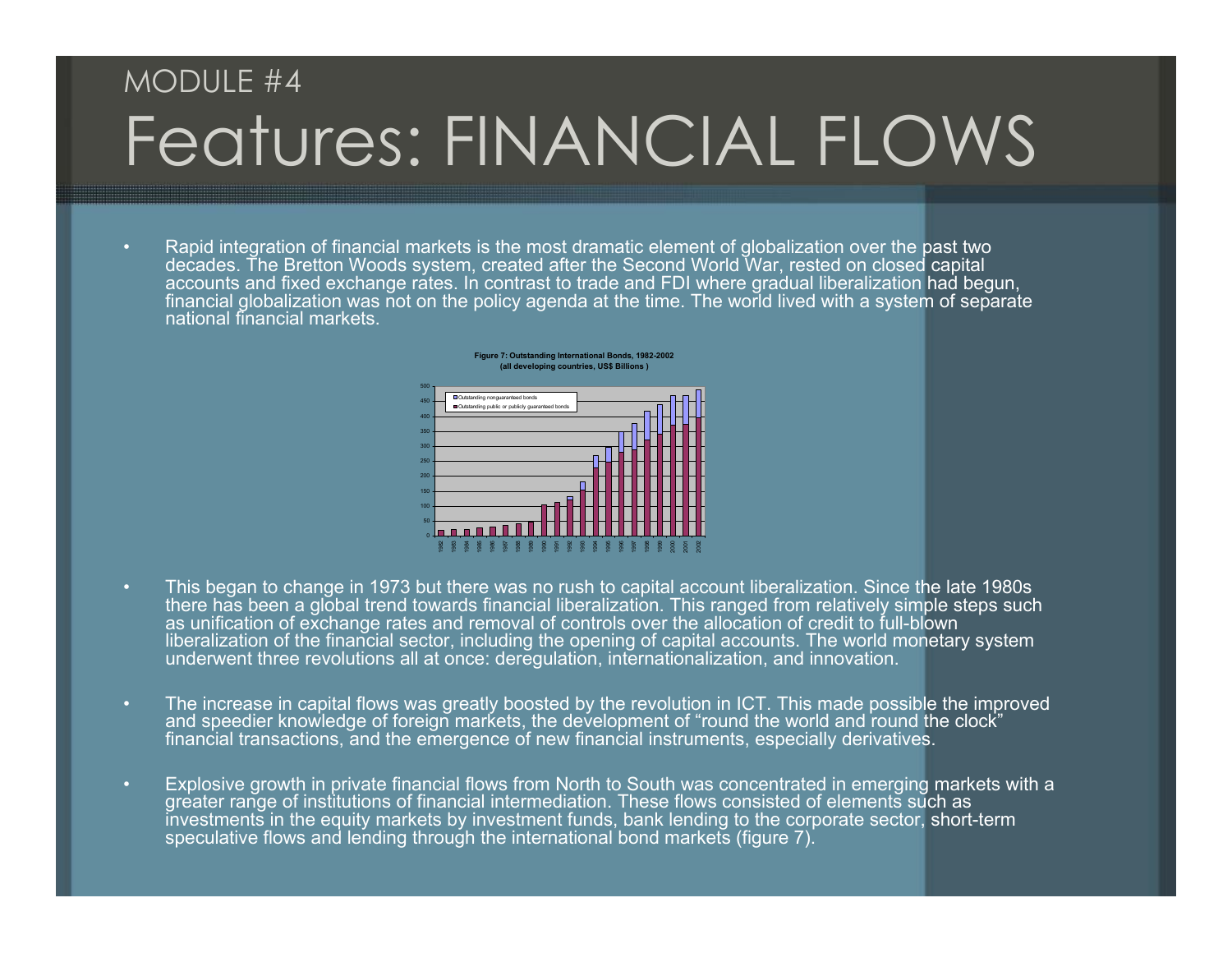## MODULE #4 Features: TECHNOLOGY

•



#### **Figure 8: Estimates of Internet access, 1997-2002 (millions of Internet users)**



**Figure9: Cost of Telephone Calls from the US to Selected Countries, 1960-2003 (in constant 1995 US\$ per 3 minutes, peak rate)**



- The technological revolution underlying globalization turned knowledge into an important factor of production. The knowledge-intensive and high-tech industries are the fastest growing sectors in the global economy.
- • Successful economic development will eventually require that countries become able to enter and compete in these sectors. This implies that they will have to emphasize investments in education, training and the diffusion of knowledge.
- • There are serious North-South imbalances in access to knowledge and technology. Almost all the new technology originates in the North, where most research and development occurs. This is an important source of the dominance of MNEs in the global markets, and of their bargaining strength vis-à-vis developing country governments.
- The world has become more interconnected (figures 8 and 9) with the spread of the Internet, e-mail, low cost international phone services, mobile phones and electronic conferencing.
- One result is that a vast and rapidly growing stock of information, ranging from science to trivia, can be accessed from any location in the world connected to the Internet. It can be transmitted and discussed just as easily. At the same time, satellite television and the electronic press have created a global fourth estate.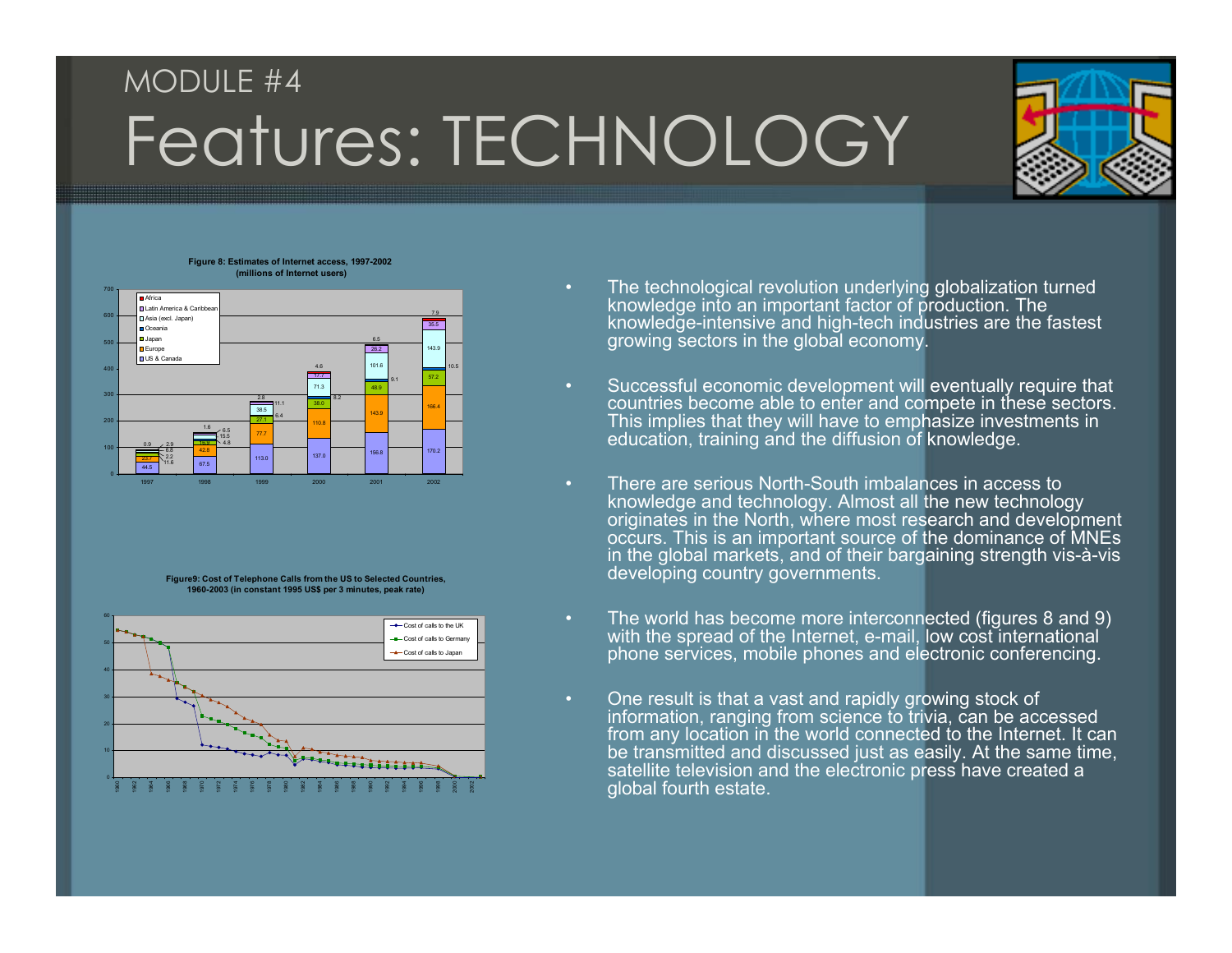## MODULE #4Features: INTERLINKS



- • Changes in trade, FDI, financial flows and technological diffusion are becoming part of a new systemic whole, evolving from increasing economic openness and the growing influence of global market forces. This is a profound change, affecting the role of the State and behaviour of economic agents.
- Trade and FDI are closely intertwined as the global production system shapes patterns of trade, especially through the rapid growth of intra-firm trade in components. The MNEs are now estimated to account for two-thirds of world trade while intra-firm trade between MNEs and affiliates accounts for about one-third of world exports.
- Trade in components and intermediate goods has increased. The qualitative changes in the structure of world trade – specifically trade in components and intermediate inputs – may be as significant as the quantitative increase in trade.
- Portfolio investments and other financial flows are increasingly important determinants of the macroeconomic environment that shapes patterns of trade and investment in the real economy.
- The diffusion of new technology has had a profound effect on comparative advantage, the competitiveness of enterprises, the demand for labour, work organization and the nature of the employment contract.

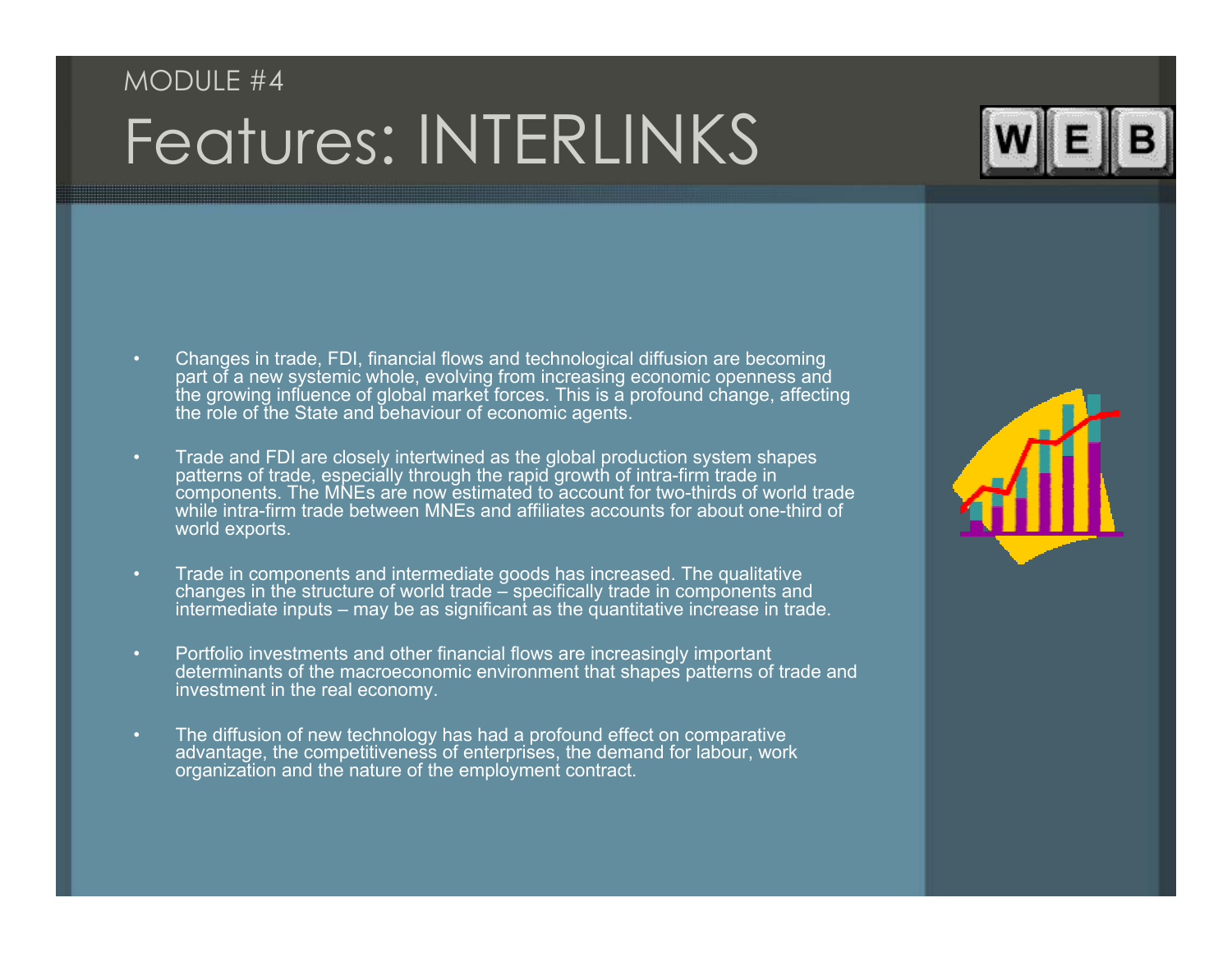## MODULE #4Features: POLICIES

- • A shift has occurred in economic thinking since the 1980s, when industrialized countries were in stagflation while several developing countries were in a debt crisis. This prompted a rethink on prevailing economic models in both industrialized and developing countries.
- One element of the revised thinking in developing countries related to import-substitution policies which were running out of steam, whereas the export-oriented industrialization policies of the newly industrializing economies (NIEs) of East Asia were successful.
- Bretton Woods institutions played a pivotal role after the debt crisis of the early 1980s in redefining industrialization strategies by encouraging liberalization of for trade and FDI. Some trade unions, CSOs, policy analysts and third world governments argued that the IFIs imposed excessive conditionality on developing countries, which put them in an inappropriate policy straitjacket and inflicted heavy social costs.
- The rise of pro-market economic doctrines over the last 20 years played a key role in laying the foundations for globalization. The collapse of communism in Europe in 1989-90 was a turning point. At a stroke, it added to the global free market economy an additional 30 former communist countries with a combined population of 400 million people.
- To some analysts, the end of the bipolar world also meant the disappearance of any systemic alternative to the market economy. As a result, free-market globalization took off in 1990. Coincidentally, this was also the period when the explosive growth of the Internet occurred, giving a fortuitous technological boost to this process.

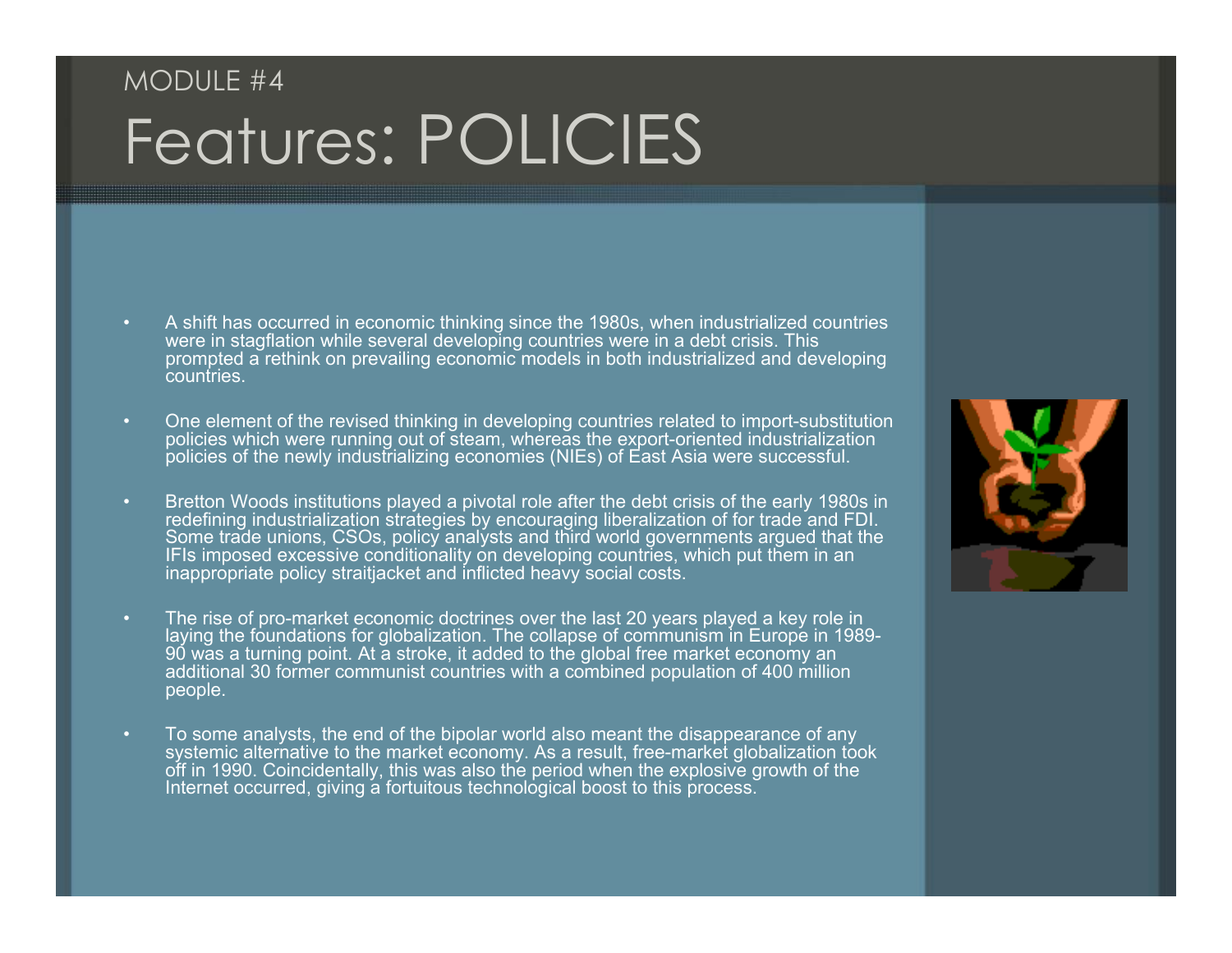## MODULE #4Features: TRADING SYSTEM

- A new round of multilateral trade negotiations launched in 1986 transformed GATT into the WTO in 1995. The agenda of trade negotiations expanded well beyond reducing tariffs and other direct barriers to trade. Subjects such as services, intellectual property rights (IPRs), investment measures and competition policy (the "behind-the-border" issues) were added.
- These issues were seen as impediments to the free flow of goods and services across borders. So it was essential to harmonize national policies to deepen liberalization of world trade. This logic may also apply to other aspects of national policy and regulation, especially when the objective of free trade is extended to encompass fair and sustainable trade.
- Tensions linger over the desirability of extending "behind-the-border" issues since many developing countries see Uruguay Round outcomes as being unbalanced. They feel the deal was unfavourable because of limited market access concessions given by developed countries in exchange for the high costs of binding themselves to new multilateral trade rules.

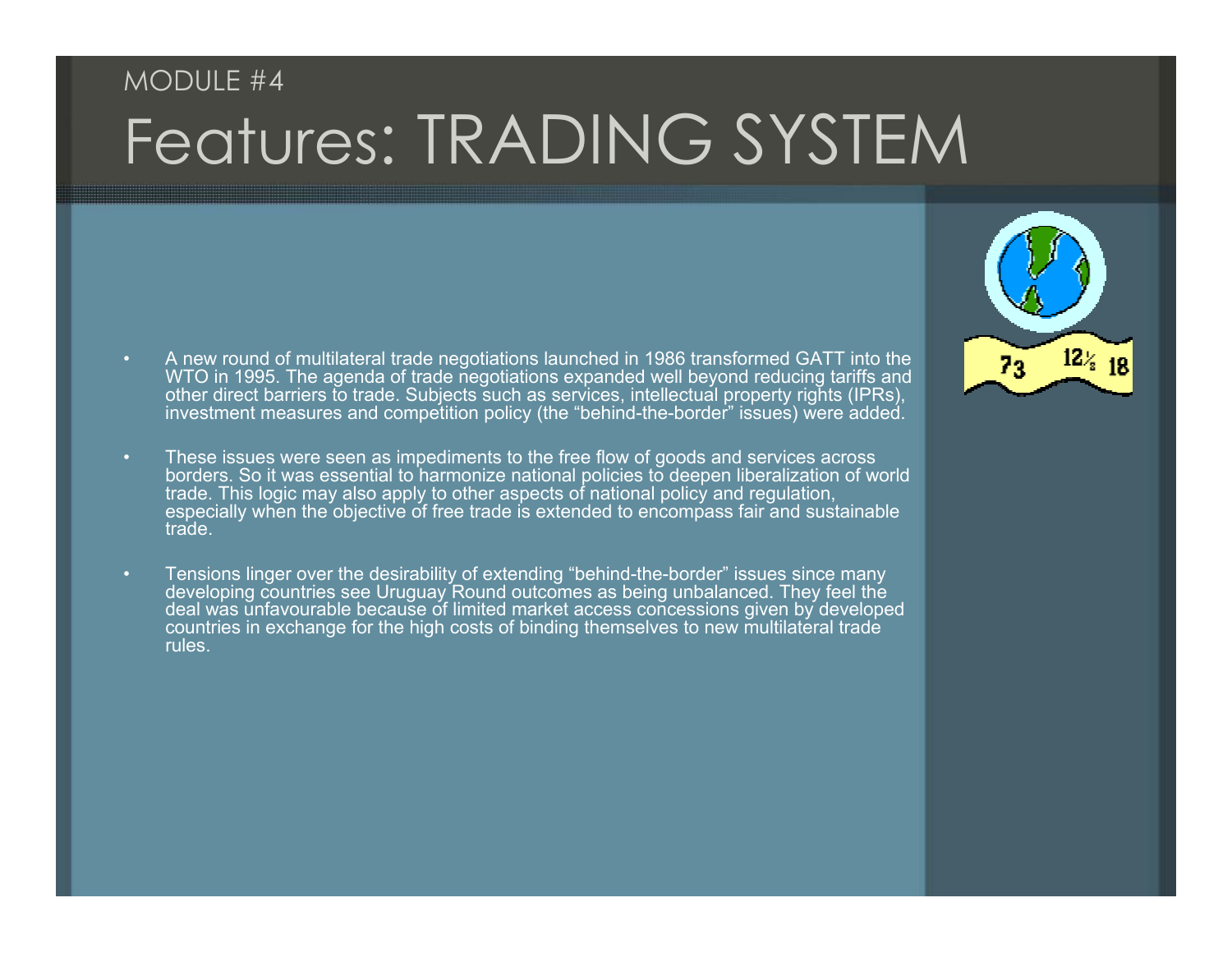### MODULE #4

## Features: GLOBAL PRODUCTION

GDF  $^{+}_{.15}$  HJK  $^{1.25}$  RTY<sub>1.23</sub> IDP  $^{05}$ 

BNM  $\frac{12.0}{4}$  XEV  $\frac{.20}{4}$ 

 $^{+65}_{-65}$ 

QEW

- • The emergence of global production systems that drove FDI created new opportunities for developing countries. Some 65,000 MNEs, with around 850,000 foreign affiliates, are the key actors behind these production systems. They coordinate global supply chains which link firms across countries, including local sub-contractors who work outside the formal factory system and outsource to home workers.
- The growth of global production systems is most pronounced in the high-tech industries (electronics, semi-conductors, etc.) and in labour intensive consumer goods (textiles, garments and footwear). They are also significant in the service sector where technological advances allow software development, financial services and call centres to be operated from countries around the globe.
- High-tech industries have scored the fastest growth and now constitute the largest single share of manufactured exports of developing countries. Production of parts and components is done by subsidiaries of MNEs located in developing countries. Most of the research and development (R&D) and other technologically sophisticated functions are carried out in the industrialized countries.
- In labour-intensive consumer industries, MNEs design the product, specify product quality and outsource production to firms in developing countries. They control the quality and timing of production, including frequent changes in design and volume. The driving force is the flexible and timely adjustment to changes in consumer demand with minimal inventory costs.
- The result is a global "just-in-time" production system. The MNEs control marketing, branding and logos. Interestingly, these production systems have grown without parallel development of multilateral rules to govern its key element, FDI. This has given rise to a number of concerns.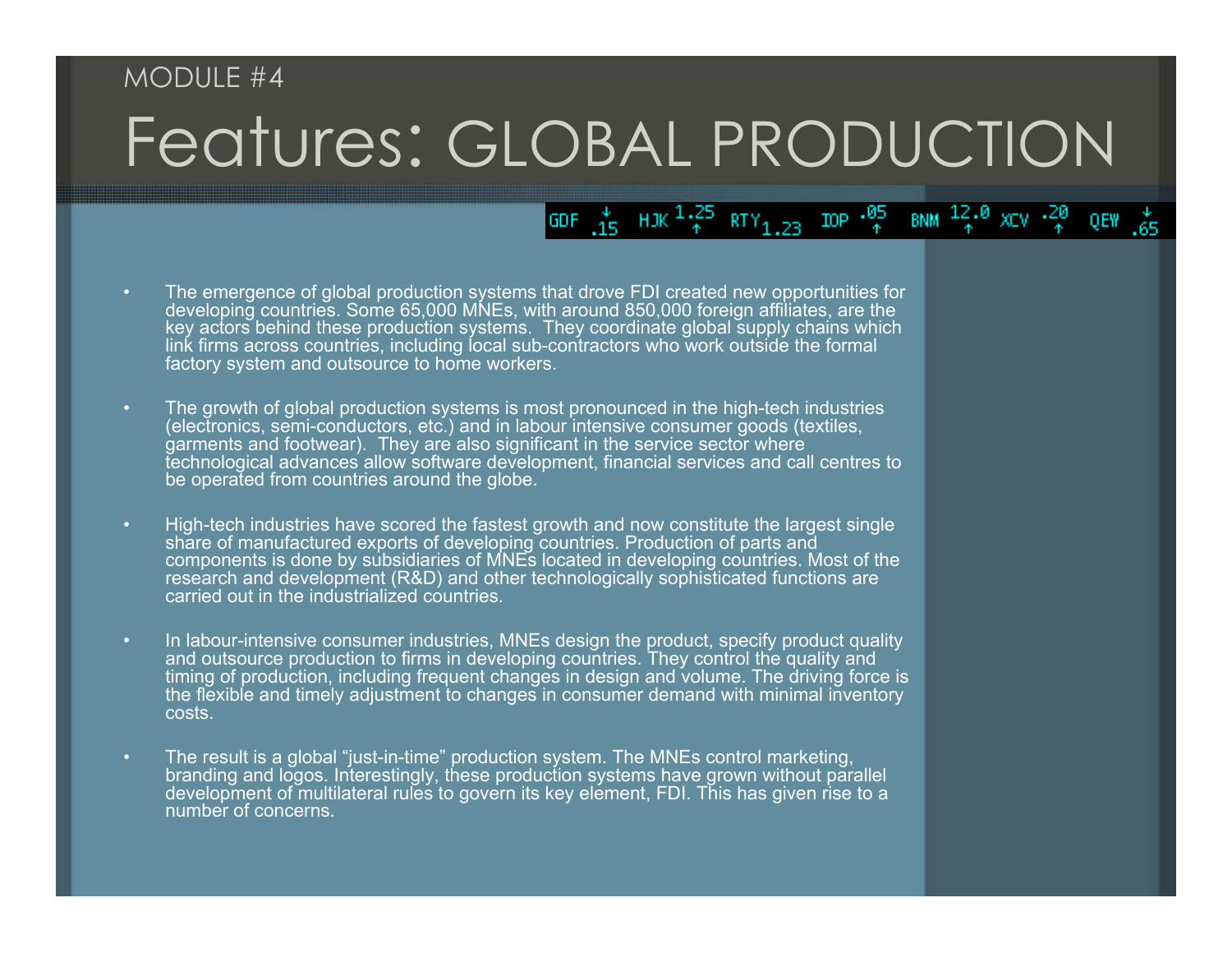### MODULE #4

# Features: FINANCIAL MARKETS

- • The global financial system has changed. Private financial flows dwarf official flows and the influence of banks, hedge funds, equity funds and rating agencies has increased substantially. Rating agencies determine the costs and access to sovereign borrowing. Stock analysts influence the flow of funds into stock markets while the decisions of hedge fund managers impact on national currencies.
- • Within the logic of perfect markets, the increased influence of private actors should lead to greater efficiency in worldwide allocation of financial resources while imposing more market discipline on developing country governments. But financial markets are far from perfect because of severe problems of information failure and information asymmetries.
- • Problems are magnified on global financial markets because international lenders may have limited and poor information about local borrowers. For example, concerns have been raised over the operations of hedge funds and rating agencies, and the probity of some large international investors,
- There are no effective institutions for supervising global financial markets like those at the national level. The global financial system is plagued by frequent and severe financial crises, which can be devastating and wipe out years of economic progress. They can also inflict heavy social costs through increased unemployment and poverty.
- Only a small minority of developing countries are part of global financial system, since private financial flows are usually concentrated in emerging markets. The vast majority of developing countries, including almost all the LDCs, receive very little.
- Low-income countries, mostly in sub-Saharan Africa, depend on aid. Their marginalization from financial markets means they can not mitigate the effects of reduced ODA. As a result, many such countries are still in the debt trap they fell into in the early 1980s.

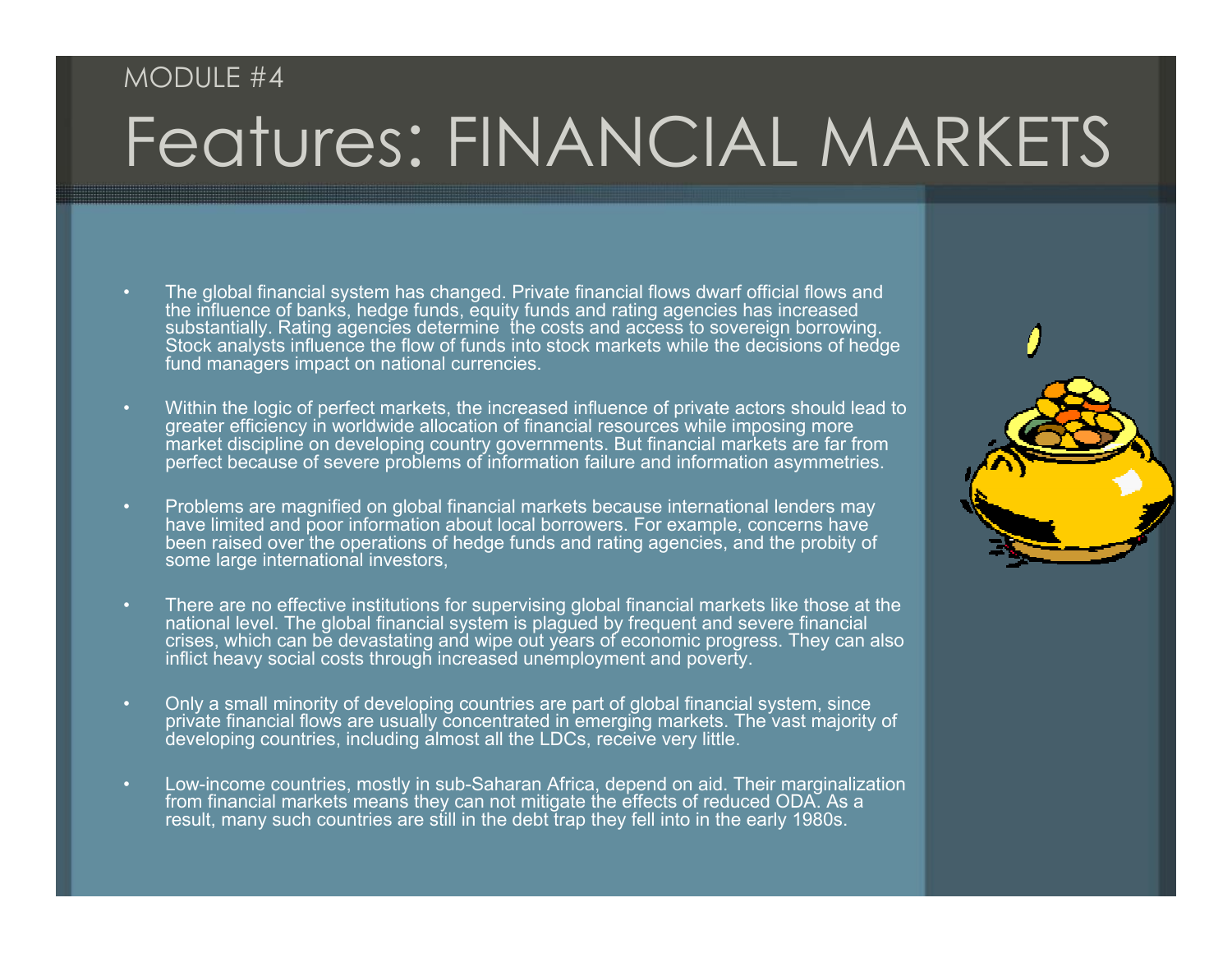# REVIEW #4.1



- What are the key features of globalizati on?
- 2.Did trade expansion occur uniformly across countri es?
- 3.Is FDI broadly-based or focused on a few countries?
- 4.What is the most dramatic element of globalization since the 1980s?
- 5.Why has knowledge turned into an important factor of production?
- 6.. Is a new systemic whole emerging of trade, FDI, financial flows and technological diffusion ?
- 7.. How did global production systems create new opportunities?
- 8.. Is there need for institutions to supervise global financial markets?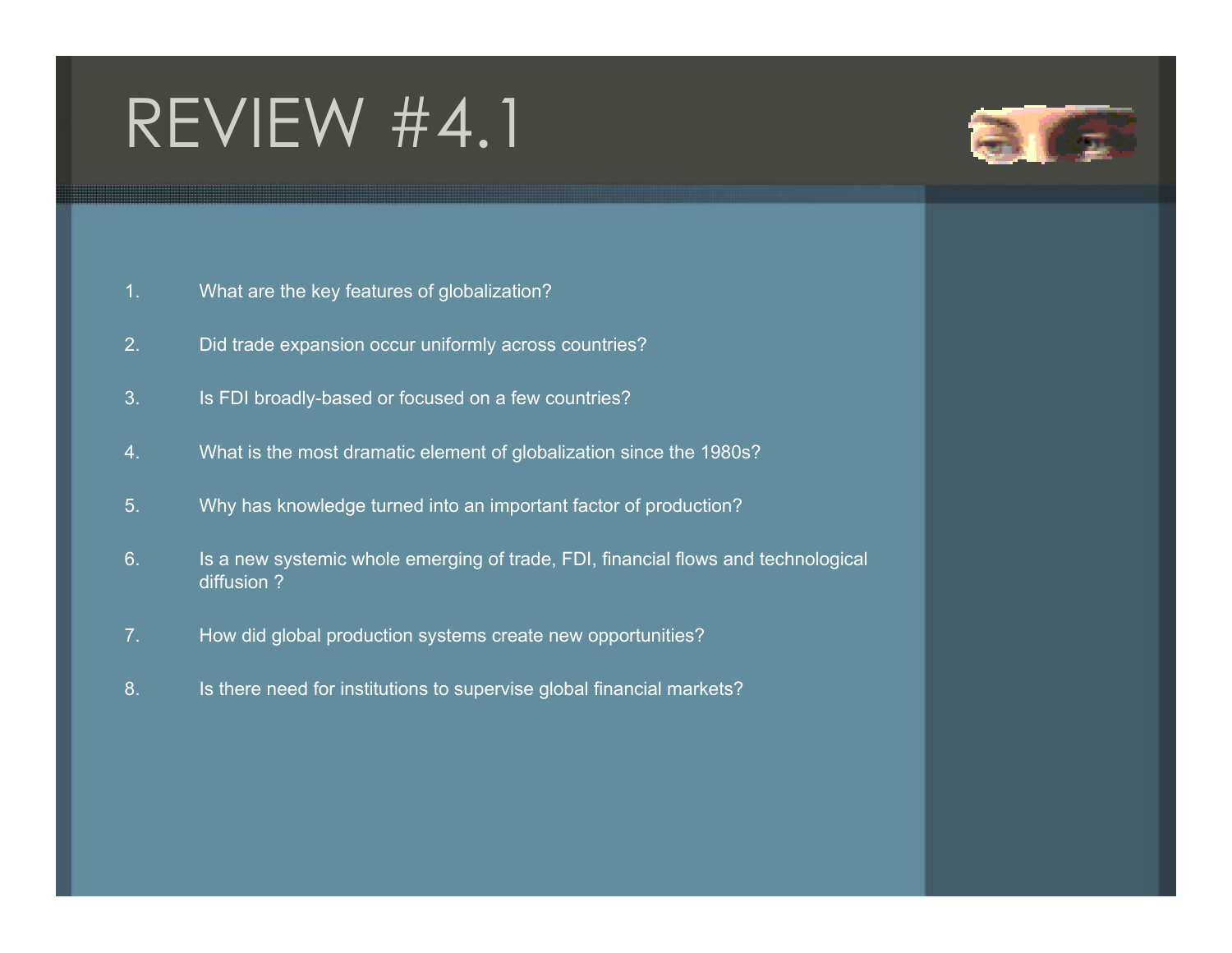## MODULE #4IMPACTS: CHIEF CONCERNS

- • Globalization should benefit all countries and should raise the welfare of all people. This implies that it should raise the rate of economic growth in poor countries and reduce world poverty. It should not increase inequalities or undermine socio-economic security within countries.
- • It is widely accepted that the litmus test for globalization is whether it significantly speeds up development and the reduction of absolute poverty in the world, and whether it ensures economic, social and environmental sustainability.
- • The social impact of globalization is not confined to poor countries that have been marginalized from the process. In relatively successful countries, significant social costs are involved.
- • For example, China faces problems of transitional unemployment that are likely to intensify with the reform of State-owned enterprises. The Asian financial crisis showed that even countries with exemplary past records of economic performance can suffer heavy social costs.

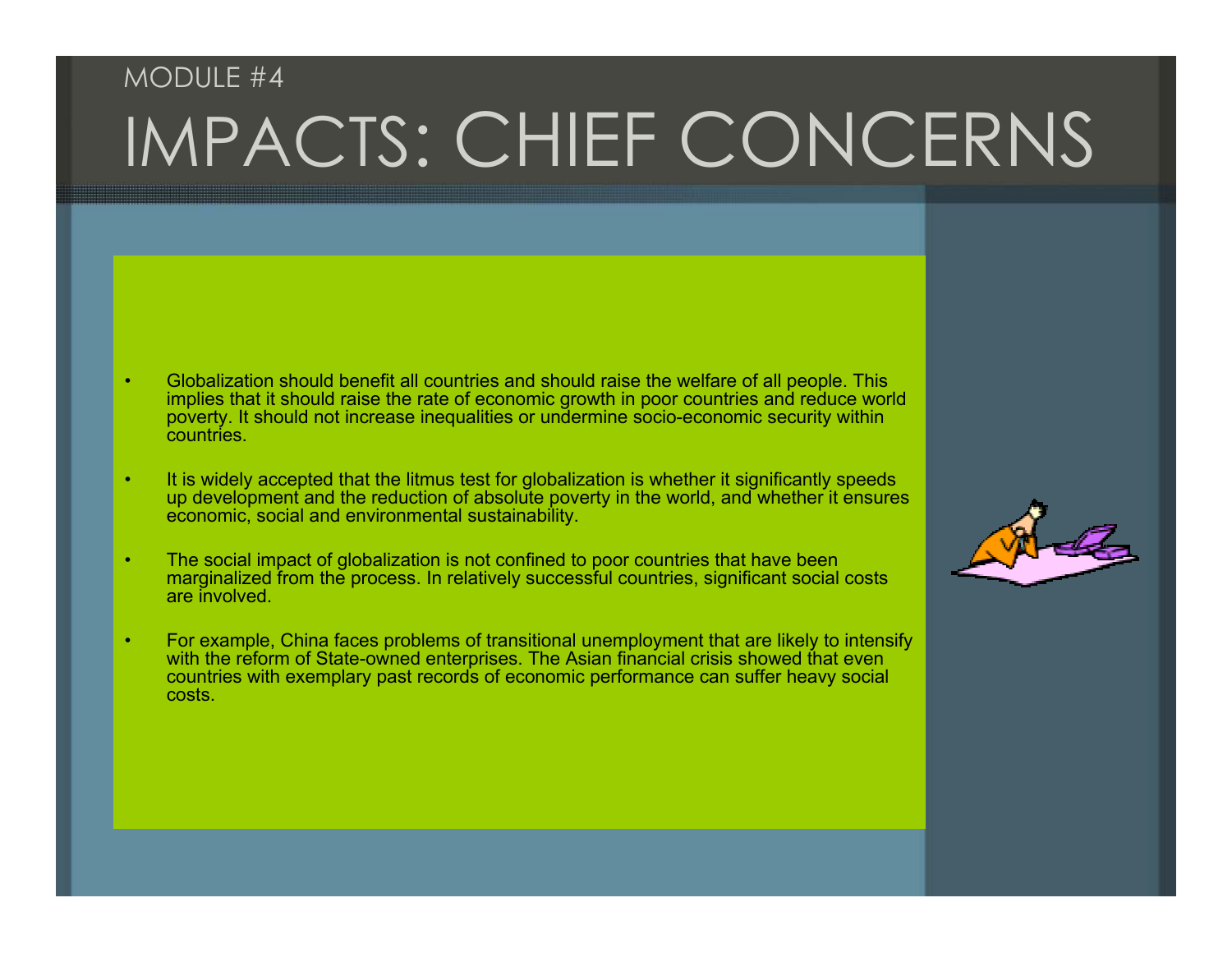## MODULE #4IMPACTS: GROWTH

• It is striking that global GDP growth has been slower than in previous decades (figure 10) since 1990, the period in which globalization has been most pronounced. This contrasts with predictions of the growth-enhancing impact of globalization.

•

•

- Growth is unevenly distributed among both industrialized and developing countries. In terms of per capita income growth, only 16 developing countries grew at more than 3 per cent per annum between 1985 and 2000 (table 1). Some 55 developing countries grew at less than 2 per cent per annum, including 23 that suffered negative growth.
- • The income gap between the richest and poorest countries increased significantly (figure 11). This uneven pattern of growth is shaping a new global economic geography.
- • The most striking change is the rapid economic growth in China over the last two decades, together with a more gradual but significant improvement in the economic growth performance of India. These two countries together account for more than onethird of the world's population.

**Figure 10: World GDP per capita growth, 1961-2003 (annual change in per cent)**



**Figure 11: GDP per capita in the poorest and the richest countries, 1960-62 and 2000-02 (in constant 1995 US\$, simple averages)**

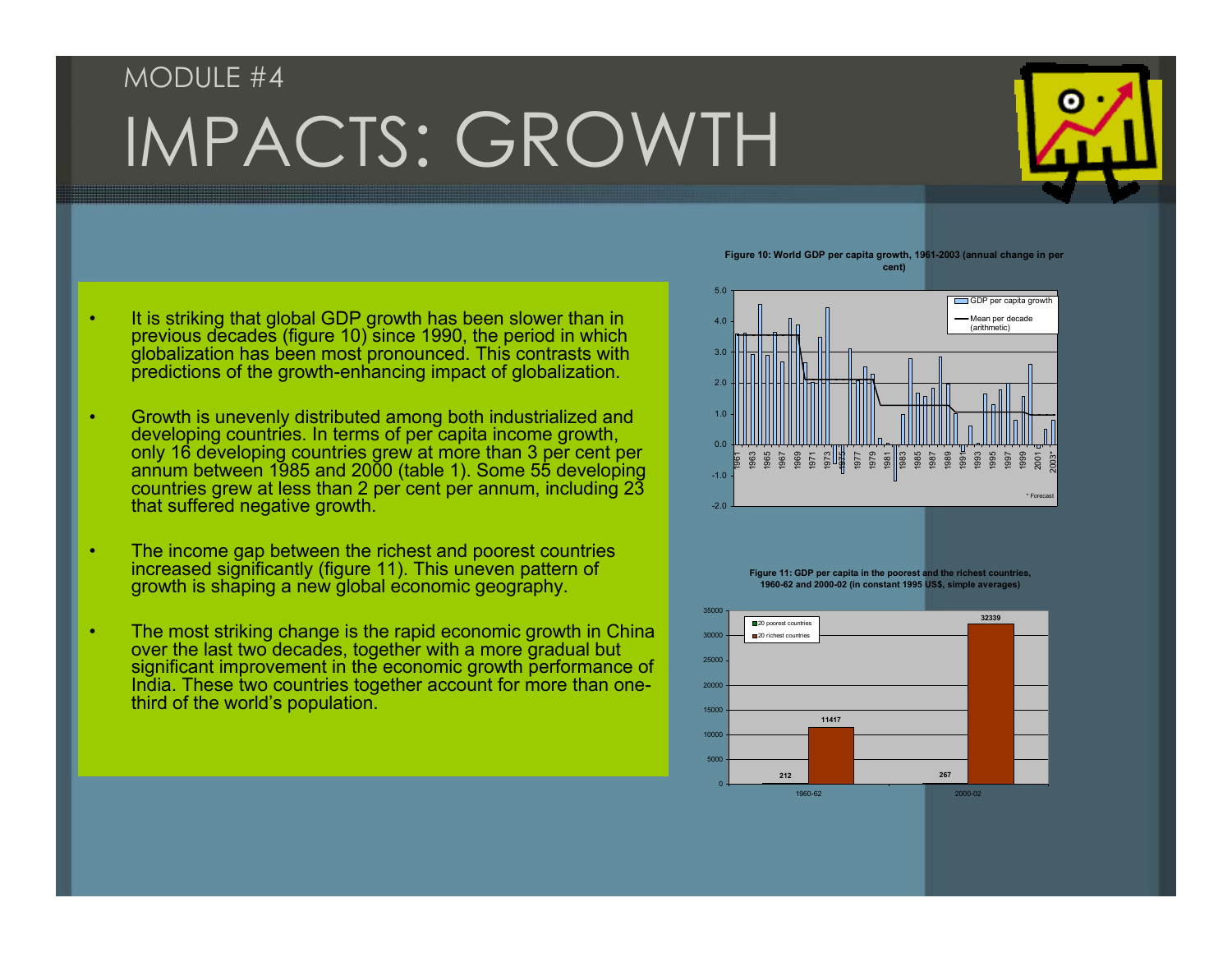## MODULE #4IMPACTS: UNEVEN BENEFITS

- • A larger picture of globalization reveals highly uneven distribution of the benefits among countries. Industrial countries are well placed to gain substantial benefits from global production systems and liberalized investment rules. There are new opportunities for MNEs to increase market power and for investments with higher returns in emerging markets. Some benefits are partly offset by internal problems of adjustment that could generate losses for some workers.
- • A minority of developing countries have been highly successful in increasing their exports and in attracting large inflows of FDI. Foremost are the original NIEs of East Asia that are attaining industrialized country income levels. Some other middle-income countries in Asia, the EU and Latin America such as Mexico and Chile may also be on track.
- • For the most part, these countries had relatively favourable initial conditions such as prior industrialization, human resource development, transport and communications infrastructure, and the quality of economic and social institutions. But all have not pursued the same development strategies. China, India and Vietnam have not followed orthodox liberalization strategies, while the Republic of Korea relied on strong government intervention.
- • At the other extreme, the exclusion of LDCs, including most of sub-Saharan Africa, from the benefits of globalization remains a reality. LDCs are trapped in a vicious circle of interlocking handicaps including poverty and illiteracy, civil strife, geographical disadvantages, poor governance and inflexible economies largely dependent on a single commodity. Many are also burdened by high external debt and hard hit by the continuing decline in the price of primary commodities.
- • These problems have been compounded by continuing agricultural protectionism in the industrialized countries. This restricts market access while subsidized imports undermine local agricultural production.

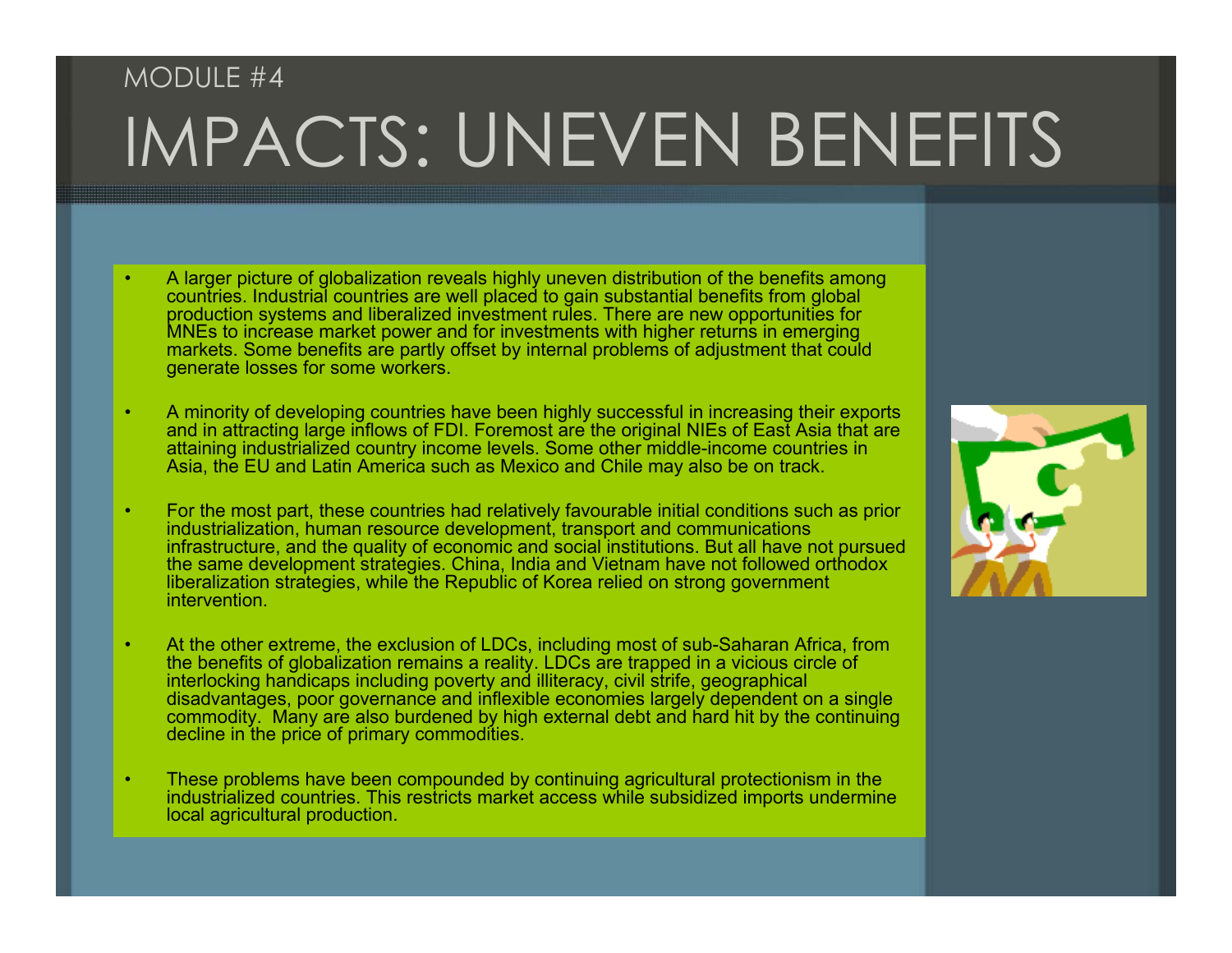## MODULE #4IMPACTS: TRADE & FDI

- • There is no simple universally valid prescription on the best approach to trade liberalization. ILO studies show sharply contrasting impacts among countries. In three Asian emerging economies, trade growth had a generally favourable effect on employment and wages in manufacturing. In Latin American countries such as Brazil and Mexico, employment in manufacturing has either not risen appreciably or has fallen.
- • Regarding FDI, a critical precondition for success is the presence of local firms able to absorb the new technologies and respond to new demands. Also vital are policies to develop local education, training and technology systems and to build supplier networks and support institutions.
- • The evidence suggests that FDI does increase growth. That should have a positive effect on employment, but may be negated by strong crowding-out effects on local firms unable to compete and by the introduction of capital-intensive technology by foreign firms. Empirical evidence on the employment impact of FDI is sparse and does not permit simple generalization.
- • Cross-border investments can also raise the rate of growth if there are spillover benefits from the transfer of technology and skills to the local economy. The empirical evidence reveals mixed outcomes. While countries such as Singapore and Ireland have experienced strong spillover effects, this has not been true of all countries.
- • A full evaluation of the net benefits from FDI will have to include factors such as the impact of FDI on small and medium sized enterprises and on poor producers; the potential conflicts of interest between foreign firms and host countries; and the impact of FDI on the pattern of trade and the balance of payments.

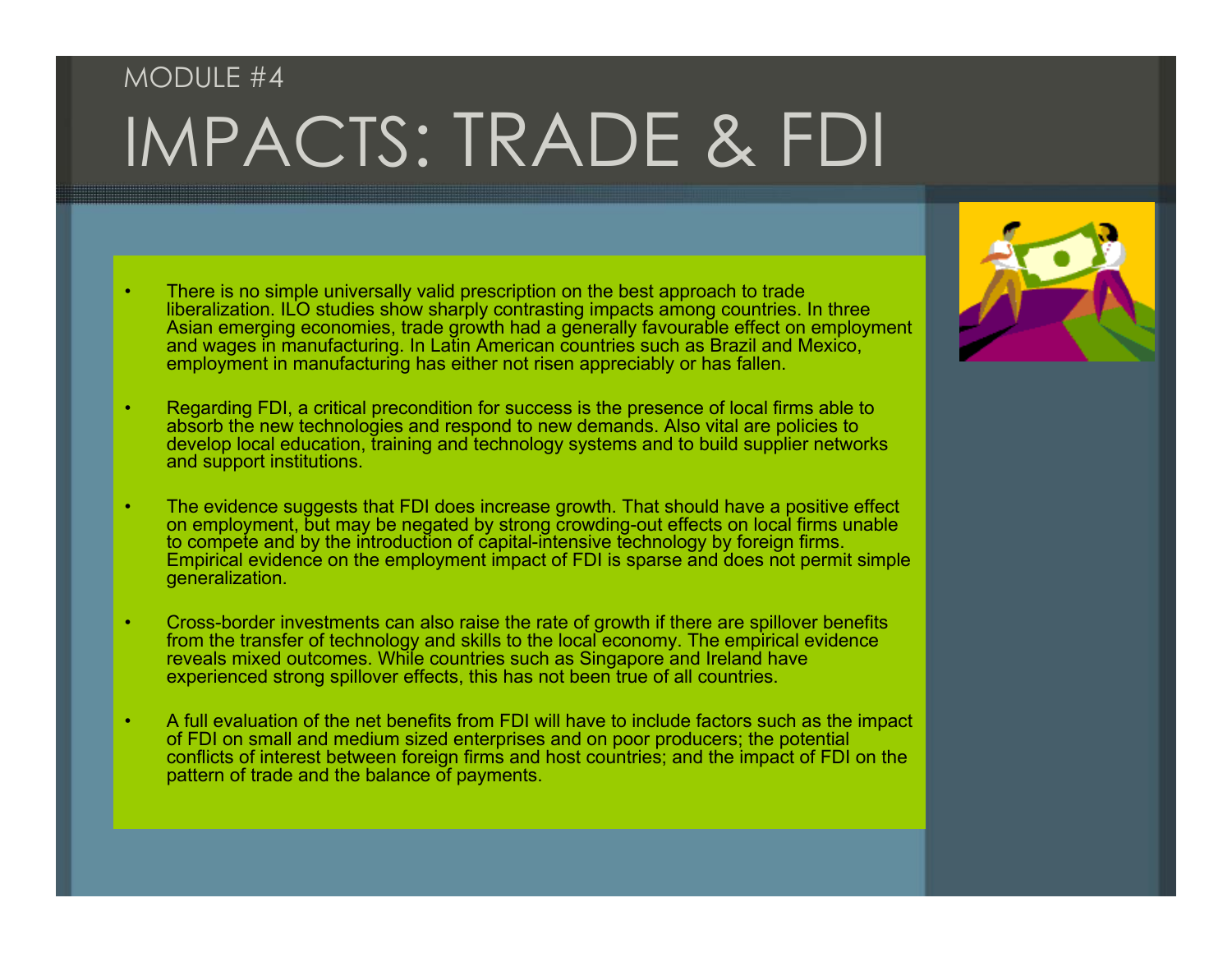## MODULE #4IMPACTS: FINANCE

- • On capital account liberalization, agreement is emerging that growth benefits are small. The potential benefits of access to financial markets are often reduced or negated by instability in countries with poorly regulated financial systems.
- • The prominence of short-term speculative capital flows is a basic structural flaw in the system. Such flows do not contribute to productive investment and place constraints to development policy.
- • In some cases, financial openness has led to misallocation of resources and increased the real cost of capital. The misallocation arises when information failures lead foreign lenders to finance unsound investments. The real cost of capital increases when governments raise interest rates to maintain exchange rate stability.
- Financial openness limits countercyclical macroeconomic policy because countries have to surrender autonomy over either exchange rate or monetary policy. Maintaining a fixed exchange rate implies forgoing the freedom to fix domestic interest rates, while control over the latter can only be regained by allowing the exchange rate to float.

•

•

•

- Globalization also affects public finances. In the world's 30 richest countries the average level of corporate tax fell from 37.6 per cent in 1996 to 30.8 per cent in 2003 (figure12). Between 1986 and 1998, the top marginal tax rate on personal income declined in the vast majority of countries, both high- and lowincome, often substantially.
- Changes in tax rates do not necessarily reduce tax revenues since lower tax rates can also help to reduce tax evasion and increase production incentives. But tax systems may become less progressive and place more burden on labour, which is not mobile like companies and rich individuals.

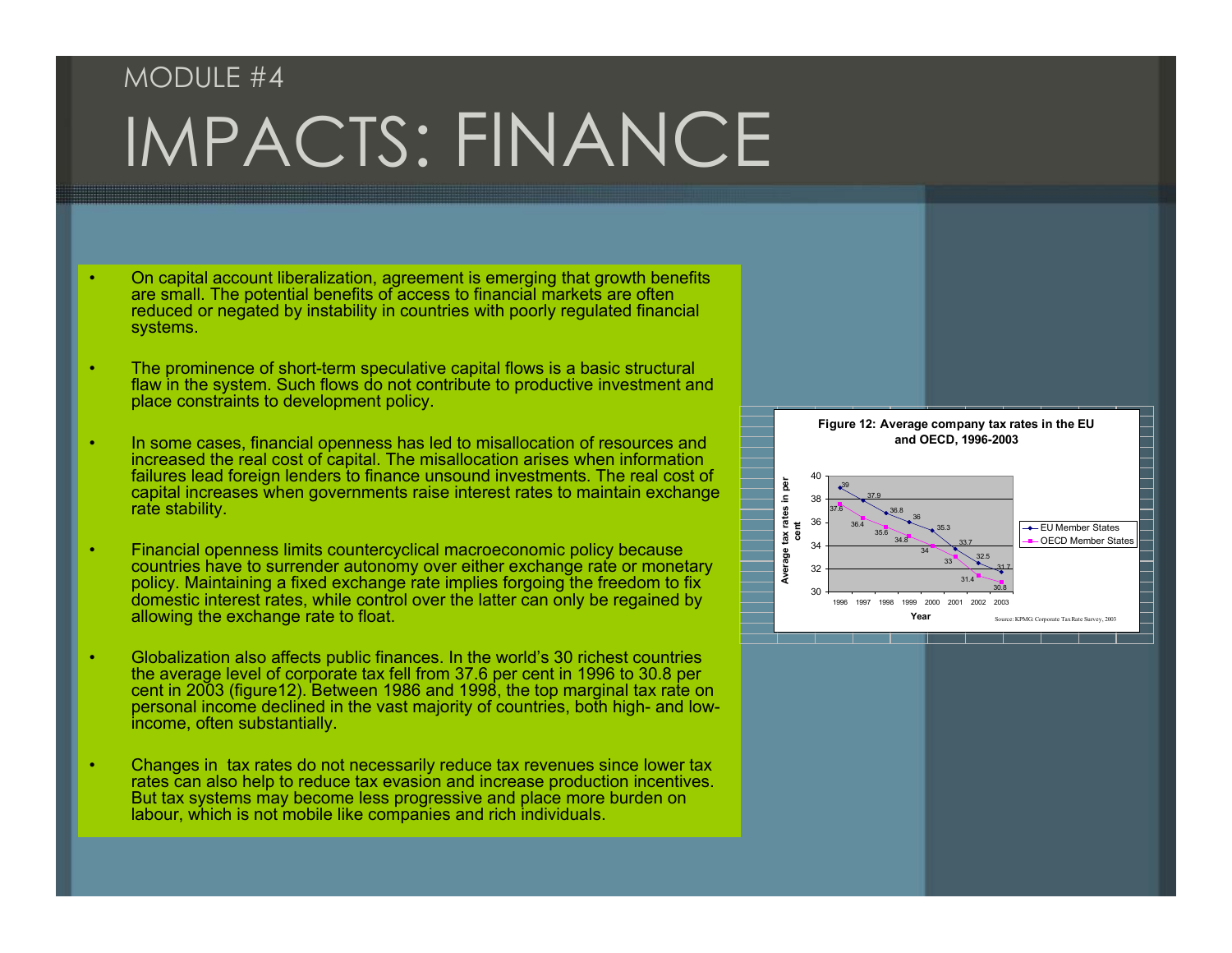## MODULE #4IMPACTS: EMPLOYMENT

- • ILO estimates that world unemployment increased over the last decade to about 188 million in 2003. Performance varied across regions (figure 13). Unemployment rates increased since 1990 in Latin America, the Caribbean and South-East Asia, and in East Asia since 1995.
- • Causes include the financial crisis at the end of the 1990s. In some major countries, unemployment rates declined after the crisis but not to pre-crisis levels (figure 14). Self-employment, which indicates the informal economy, increased in all developing regions, except for East and South-East Asia (figure 15).
- • Employment performance was mixed in industrialized countries. Over the last decade unemployment increased in Japan but sharply declined in some European economies and UK. Unemployment fell in the US despite job losses in some manufacturing industries.
- • Income inequality increased in some industrialized countries (figure 16). Earnings increased sharply of the top 1 per cent of income earners in the US, UK and Canada (figure 17). In the United States, the share of this group reached 17 per cent of gross income in 2000, a level last seen in the 1920s.
- • Causes include high compensation paid by MNEs, the development of new businesses with a global reach and global "superstardom".

**Figure 14: Pre- and post-crisis unemployment in selected Latin American and Asian Countries (in per cent)**







**Figure 13: Open unemployment rates for various regions of the world, 1990-2002 (in per cent)**



**Figure 16: Ratio of the 10 per cent highest paid over the 10 per cent lowest paid workers, mid-1980s and mid-1990s**

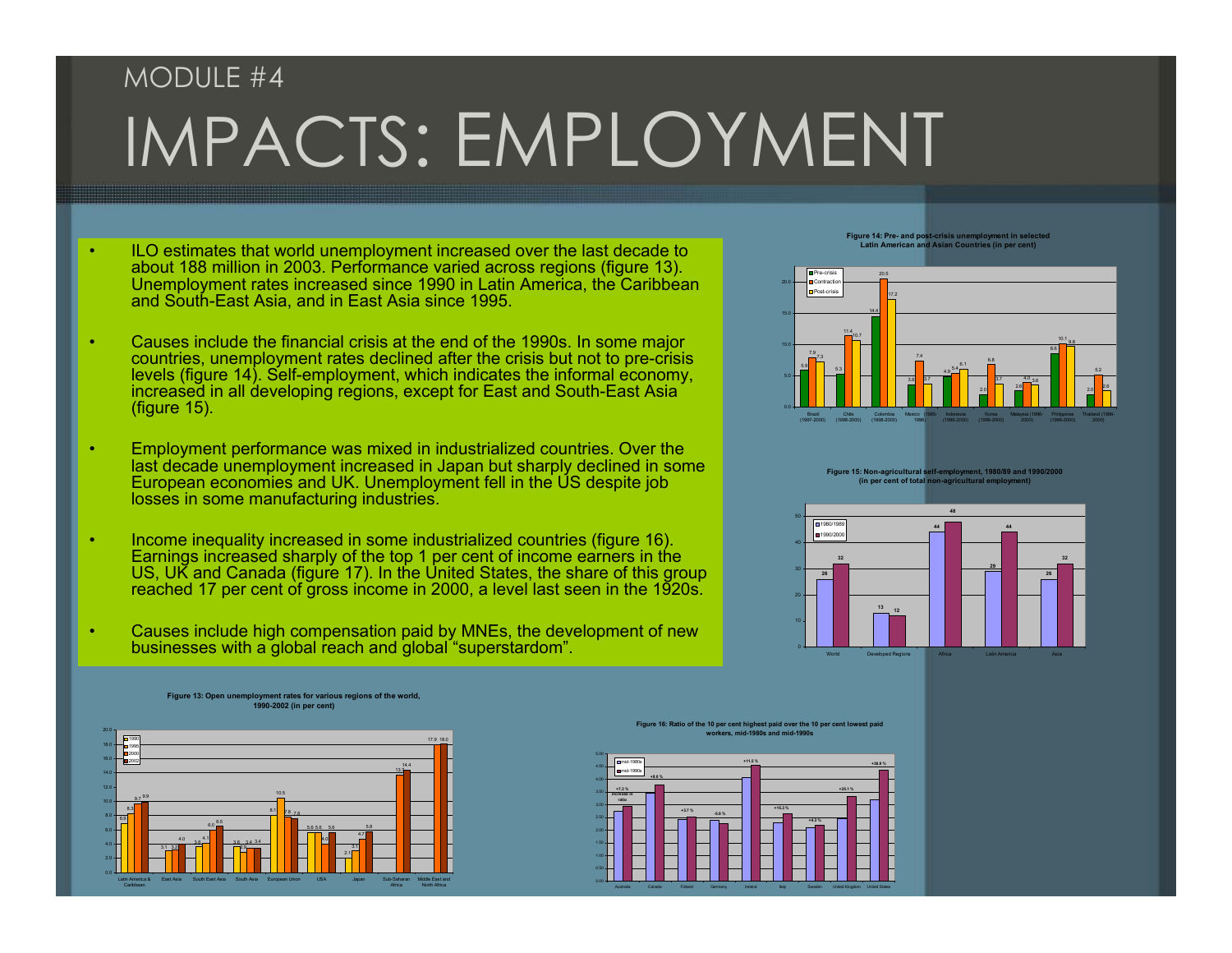## MODULE #4IMPACTS: POVERTY

•

•

•

•

•

#### **Figure 18: Income inequality changes in 73 countries, 1960s to 1990**



#### **Figure 19: People living on less than 1 US\$/day, 1990 and 2000 (millions)**



- It is an error to attribute all positive or negative outcomes to globalization. Domestic structural factors are also critical, including inequality in the income distribution and the quality of governance. The impact of globalization on poverty is difficult to assess. Most developing countries have seen greater income inequality but how far globalization can be blamed remains an open question (figure 18).
- The number of people living in absolute poverty worldwide has declined significantly from 1,237 million in 1990 to 1,100 million in 2000 but most of the improvement was in China and India, which house 38 per cent of the world's population. In China alone the number of people living in poverty declined from 361 million to 204 million.
- In sub-Saharan Africa, Europe and Central Asia, and Latin America and the Caribbean, poverty has increased by 82, 14, and 8 million, respectively (figure 19). Regional and country-specific factors unrelated to globalization were key factors.
- While reduction is world poverty deserves celebration, it is of little consolation to those outside the few beneficiary countries. Real social costs may occur even if aggregate indicators of unemployment and poverty do not deteriorate. Those indicators may mask the increased "churning" in labour markets and movements in and out of poverty.
- Perceptions of the social impacts of globalization are coloured by direct experience of job or income losses, regardless of the overall picture. The mixed pictures of economic performance, employment, inequality and poverty make it extremely difficult to generalize about the impacts of globalization. Observed outcomes reflect the combined results of <sup>a</sup> complex of factors of which globalization, however broadly defined, is but one.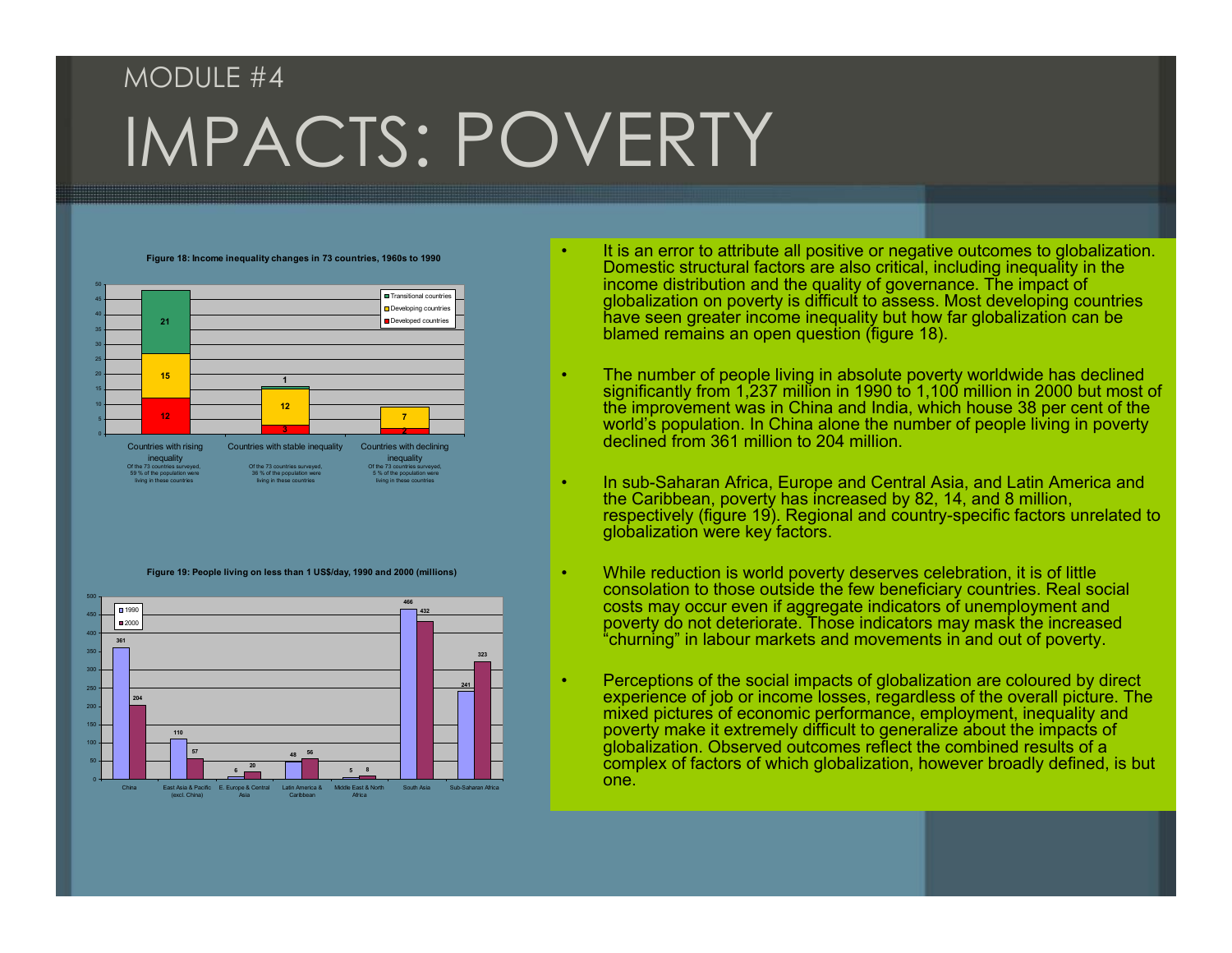## MODULE #4IMPACTS: PEOPLE





- • The economic benefits and social costs of globalization are not evenly distributed. People who benefited most were shareholders, managers, workers or sub-contractors of successful MNEs and competitive national enterprises. Generally, those with capital and other assets, entrepreneurial ability, education and skills have benefited.
- • People in uncompetitive enterprises are adversely affected, including firms protected by trade barriers, subsidized State enterprises, and less flexible small and medium sized enterprises. Many could not seize new opportunities because they lacked access to capital, credit and information.
- • Increased capital mobility and high unemployment have weakened the bargaining position of workers. Pressures have increased for labour market flexibility, eroding labour protection and causing concern about the quality of the employment. That highlights the importance of international action to protect fundamental worker rights in all countries.
- • Unskilled and indigenous peoples are particularly vulnerable. Investments in extractive industries, mega-hydroelectric dams, and plantations have led to massive dislocations, disruption of livelihoods, ecological degradation and violation of basic human rights.
- • Increasing tax competition and a reduced role for the State have led to cuts in government expenditures vital for the poor, including health, education, social safety nets, agricultural extension services and poverty reduction (figure 20). For example, of the 680 million children of primary school age in developing countries, 115 million are not in school, 65 million of them girls. Of the children who start primary school, only one in two complete it.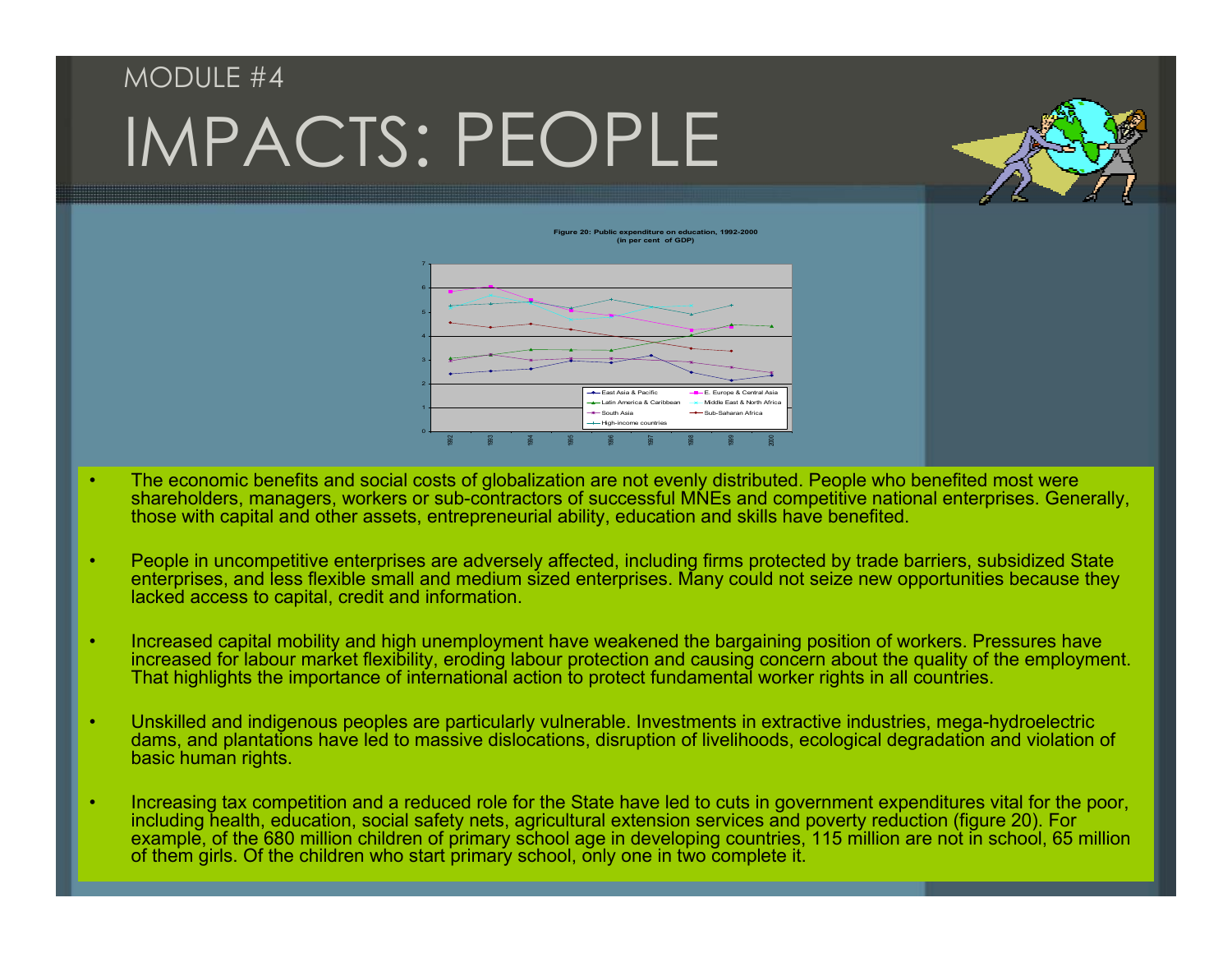## MODULE #4IMPACTS: WOMEN

- • In many developing countries, the social cost of globalization has fallen disproportionately on women. Many have been adversely affected both absolutely and in relation to men. For instance, trade liberalization has allowed the import of subsidized agricultural products and consumer goods that have wiped out the livelihoods of women producers.
- • The increased entry of foreign firms often displaces farming women from their land or outcompetes them for raw materials essential to their productive activities. Women producers also face formidable barriers to entry into new economic activities generated by globalization. This is often because of biases, either against women directly or against the micro- and small enterprise sector in which they predominate.
- • For instance, women own less than 2 per cent of land worldwide and receive less than 10 per cent of credit. Women have also been more adversely affected than men during the increasing number of financial crises generated by globalization and more disadvantaged by cuts in social protection.
- For many other women with some education and skills, globalization has resulted in an improvement in their economic and social status. They include the millions of women workers absorbed into the global production system.

•

• This wage employment gave them higher incomes than in their previous situations, which were either intra-family servitude or a penurious and precarious existence in the informal economy. Wage employment also gave these women greater potential economic independence and often raised their social status within oppressively patriarchal societies.

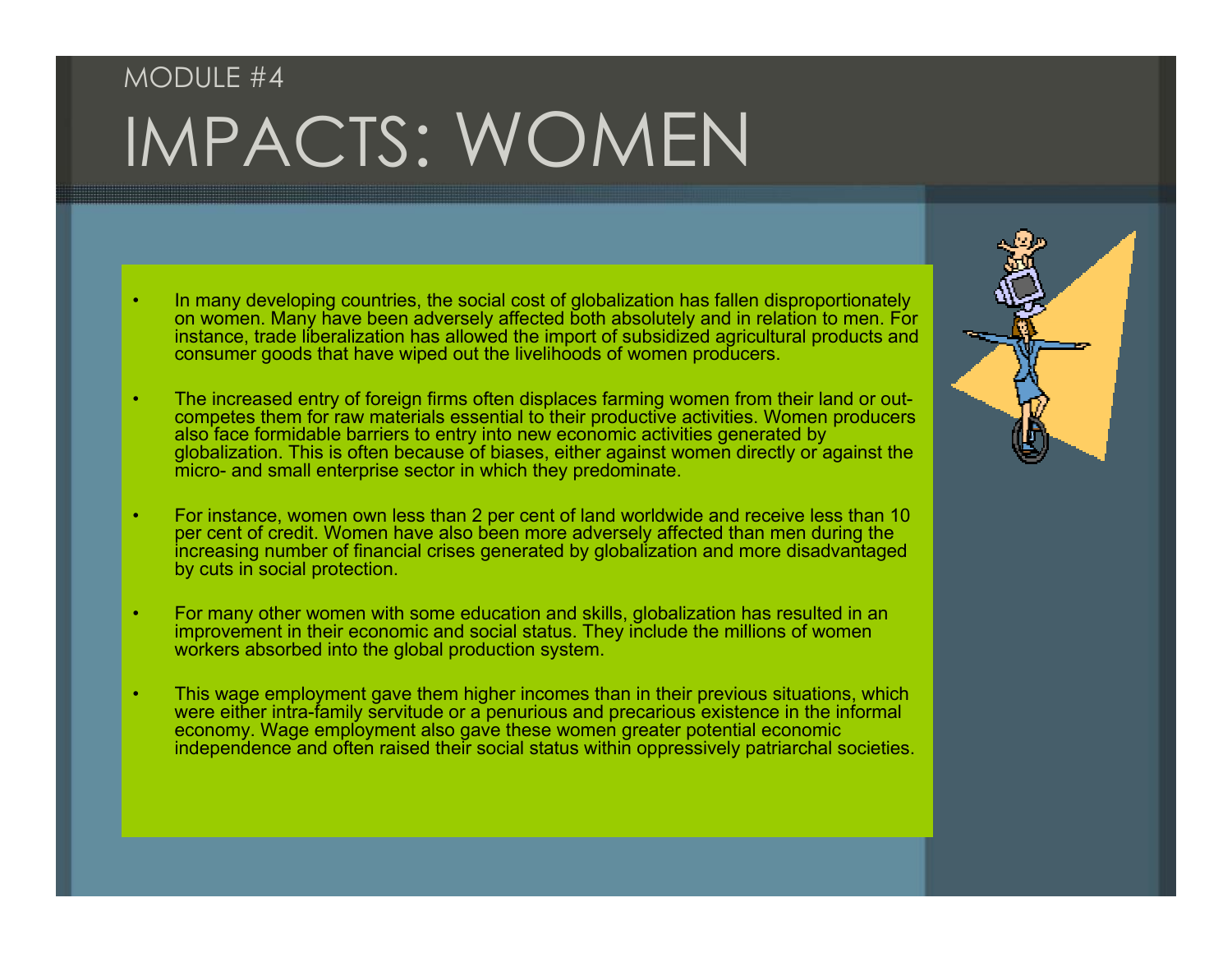## MODULE #4IMPACTS: WIDER EFFECTS

- • There are two key wider effects of globalization: increased global awareness and the growth of illicit cross-border activities.
- • For people living in deprived parts of the world, global awareness raises their expectations and lowers their tolerance of the situation they are in. This is probably a factor in the spread of democracy and growing demands for political freedoms where these are still denied. Electorates are better informed which is a boon for the quality of democracy.
- • For people in richer countries, the information revolution is helping to forge a sense of global community and transnational solidarity. That is visible in the growth of global coalitions of non-State actors around issues of universal concern such as globalization itself, the environment, human rights, humanitarian aid and labour exploitation.
- • The global information revolution has also clearly affected cultures and social values. The fear is that constant exposure to the images of Western lifestyles and role models could lead to tensions which would be both culturally and socially divisive.
- • The global interconnectivity which facilitates legitimate cross-border economic transactions also provides the means for illicit cross-border transactions. It has helped to increase tax evasion, money laundering, trafficking in people, and the sex and drug trades.
- • This inadvertent facilitation of cross-border crime is reinforced by the increase in the economic returns through more lucrative opportunities for arbitraging across markets, e.g. through off-shore financial centres and tax havens. It is also helped by the slow development of multilateral arrangements for the detection and suppression of illicit crossborder activities.